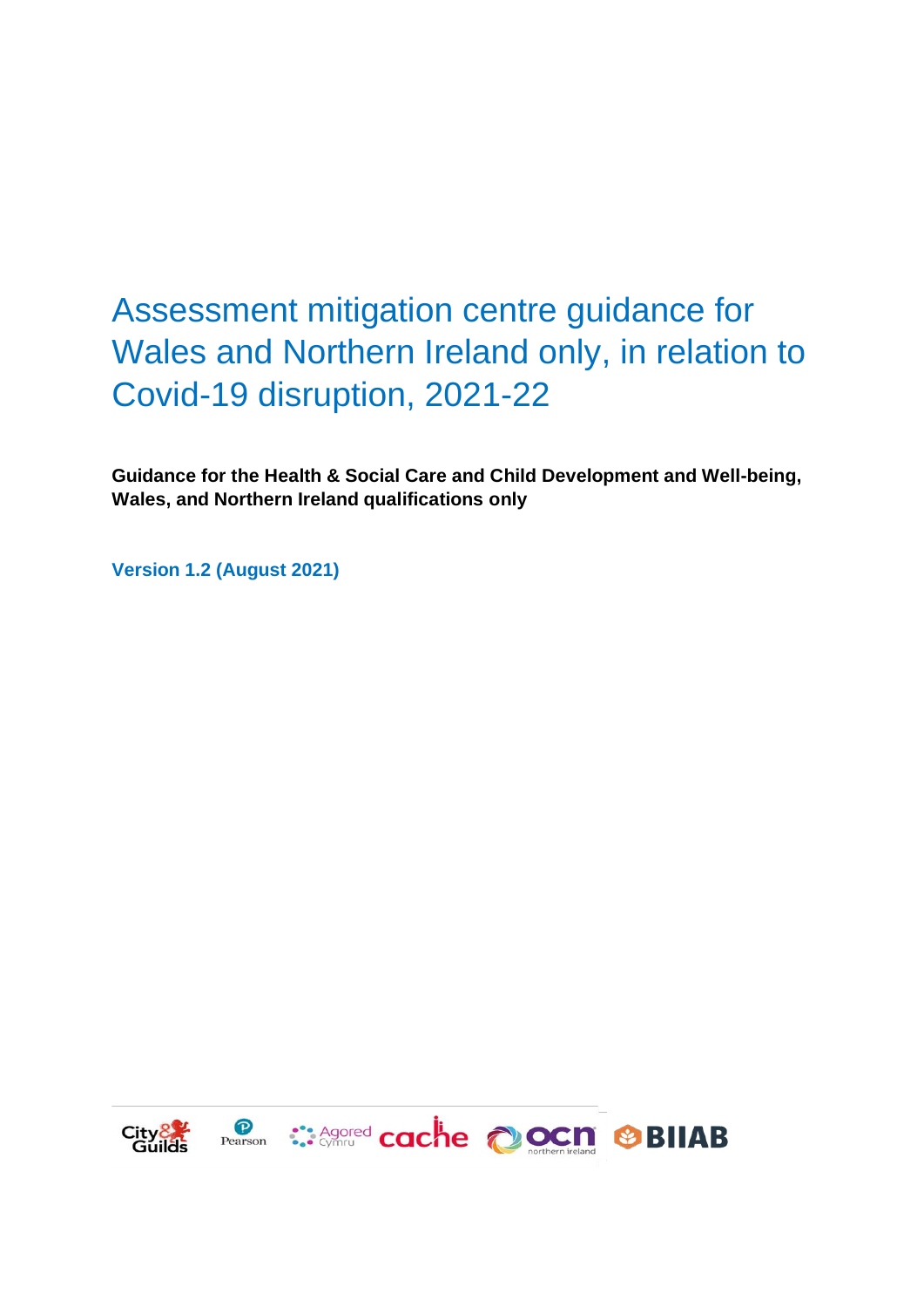# **Version control**

| Version                 | <b>Amendment type</b>                                                                                                 | <b>Section/Qualification</b> |
|-------------------------|-----------------------------------------------------------------------------------------------------------------------|------------------------------|
| 1.0 (September<br>2020) | Document created and published                                                                                        | All                          |
| 1.1 (May 2021)          | <b>Vocational and Technical Qualification</b><br><b>Contingency Regulatory Framework"</b><br>(VCRF) information added | Page 3                       |
|                         | Updated deadline of when these<br>adaptations are available until                                                     | All                          |
|                         | Guidance added in relation to 'mid-flight'<br>students/learners                                                       | Page 5                       |
|                         | References to student/learner amended to<br>refer to 'learner' only                                                   | All                          |
|                         | Information regarding "Qualifications for<br>which no adaptation is necessary"<br>amended                             | Page 12                      |
|                         | <b>Teacher Assessed Grades signposting</b><br>added                                                                   | Page 12                      |
| 1.2 (August<br>2021)    | VCRF information amended and reduced                                                                                  | Page 3-4                     |
|                         | Confirmation of extension to adaptations                                                                              | Page 3-4                     |
|                         | Removal of detail re Category B<br>qualifications                                                                     | Page 3-4                     |
|                         | Information on return to assessor<br>observation                                                                      | Page 3-4                     |
|                         | In-flight and new learners                                                                                            | Page 3                       |
|                         | Assessment of professional supervision<br>and appraisal                                                               | Page 6                       |
|                         | Clarification on triangulation of evidence                                                                            | Page 6                       |
|                         | <b>Accessing Early Years Placements</b><br>Change to Level 1 and TAG                                                  | Page 9<br>Page 10; page 14   |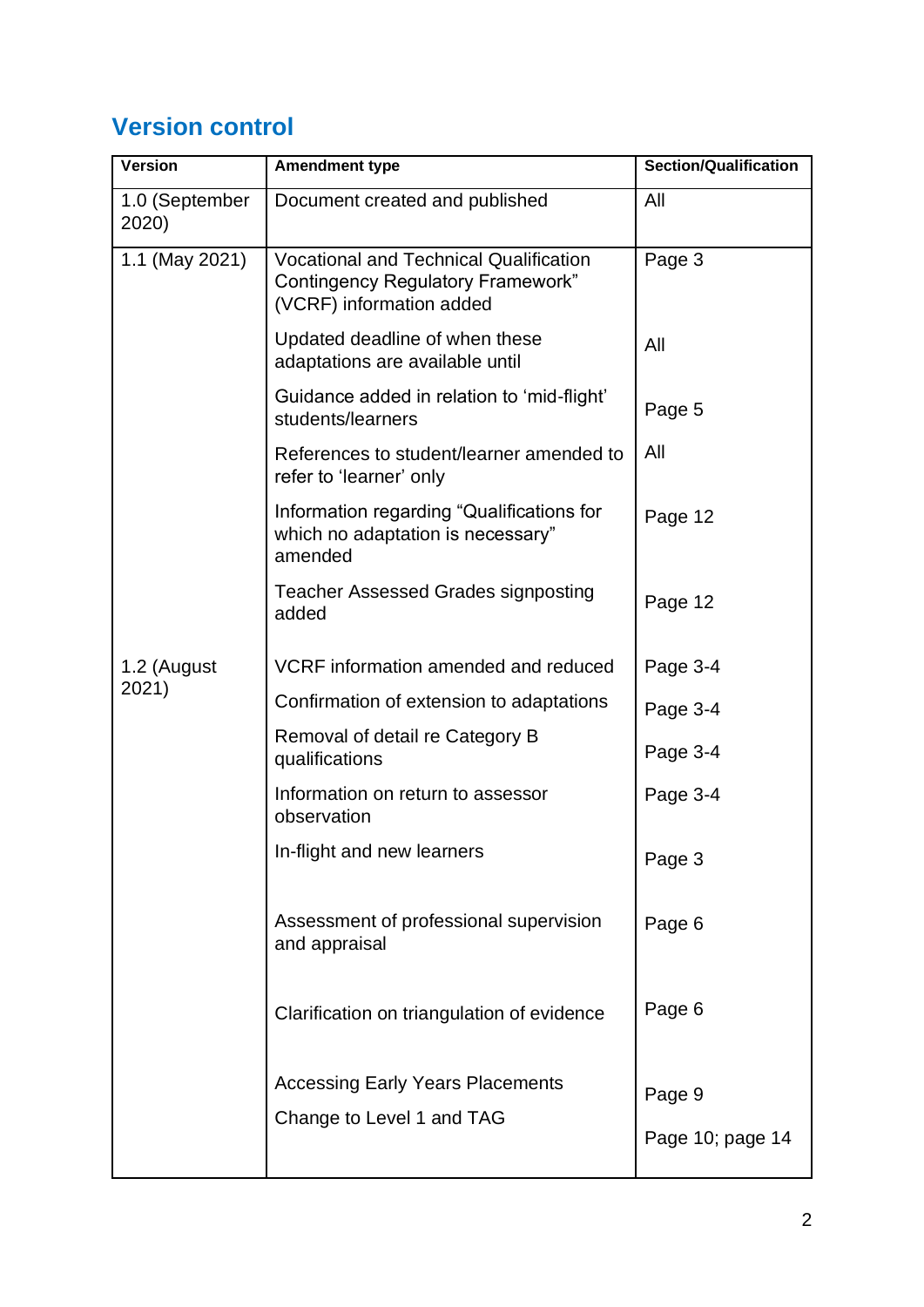Throughout 2020 to 2021, awarding organisations made changes to their qualifications (adaptations) in response to the impact of the coronavirus (COVID-19) pandemic.

#### **The Vocational and Technical Qualification Contingency Regulatory Framework" (VCRF)**

Following a technical consultation on the detail of a new regulatory framework, the new "VTQ Contingency Regulatory Framework" (VCRF) (March 2021), and the Qualifications Wales Vocational Qualifications Contingency Regulatory Framework (April 2021) were launched.

The frameworks set out a number of [categories of qualifications](https://assets.publishing.service.gov.uk/government/uploads/system/uploads/attachment_data/file/964614/Infographic_-_how_vocational_and_technical_qualifications_will_be_awarded_in_2021.pdf) eligible for alternative assessment for the period 1 August 2020 and 31 August 2021. The risks associated with Covid-19 remain an ongoing concern and it is likely that public health restrictions will continue to impact the lives of individuals and communities, locally and nationally.

As a result, in **instances wherein normal assessment is not possible for a prolonged period of time<sup>1</sup> and where this interruption relates to Covid-19** these alternative assessment arrangements will **continue through the academic year**  2021/22 and will be available to both 'inflight<sup>'2</sup> and new learners, only.

### **Category A qualifications**

The qualifications referred to within **Appendix 1** of this document have been categorised as Category A qualifications<sup>3</sup>. This category of qualifications is used to demonstrate learner occupational or professional competence for entry directly into employment. This includes NVQs, licence to practise qualifications and qualifications that form part of an apprenticeship framework. Where these types of qualifications cannot be completed safely, even with permitted adaptations in place, learner progress will need to be delayed until such times as assessment can safely continue.

As for previous adaptations, the flexible approaches outline in this document have been applied specifically where:

- there are requirements to include direct observation as the main source of evidence
- where work experience/practice hours are a mandatory requirement of the qualification

When considering the ongoing relevance of the agreed adaptations and their extension, the Awarding Organisations/Bodies referenced in this document have

<sup>1</sup> Continuous and sustained disruption interrupts learner progression or access to assessment and they are disadvantaged

<sup>&</sup>lt;sup>2</sup> includes all learners who have been unable to complete their qualification during 2019/2020 or 2020/21

<sup>3</sup> As defined by the Vocational Qualifications Contingency Regulatory Framework, category A qualifications are used to demonstrate occupational or professional competence in order to enter directly into employment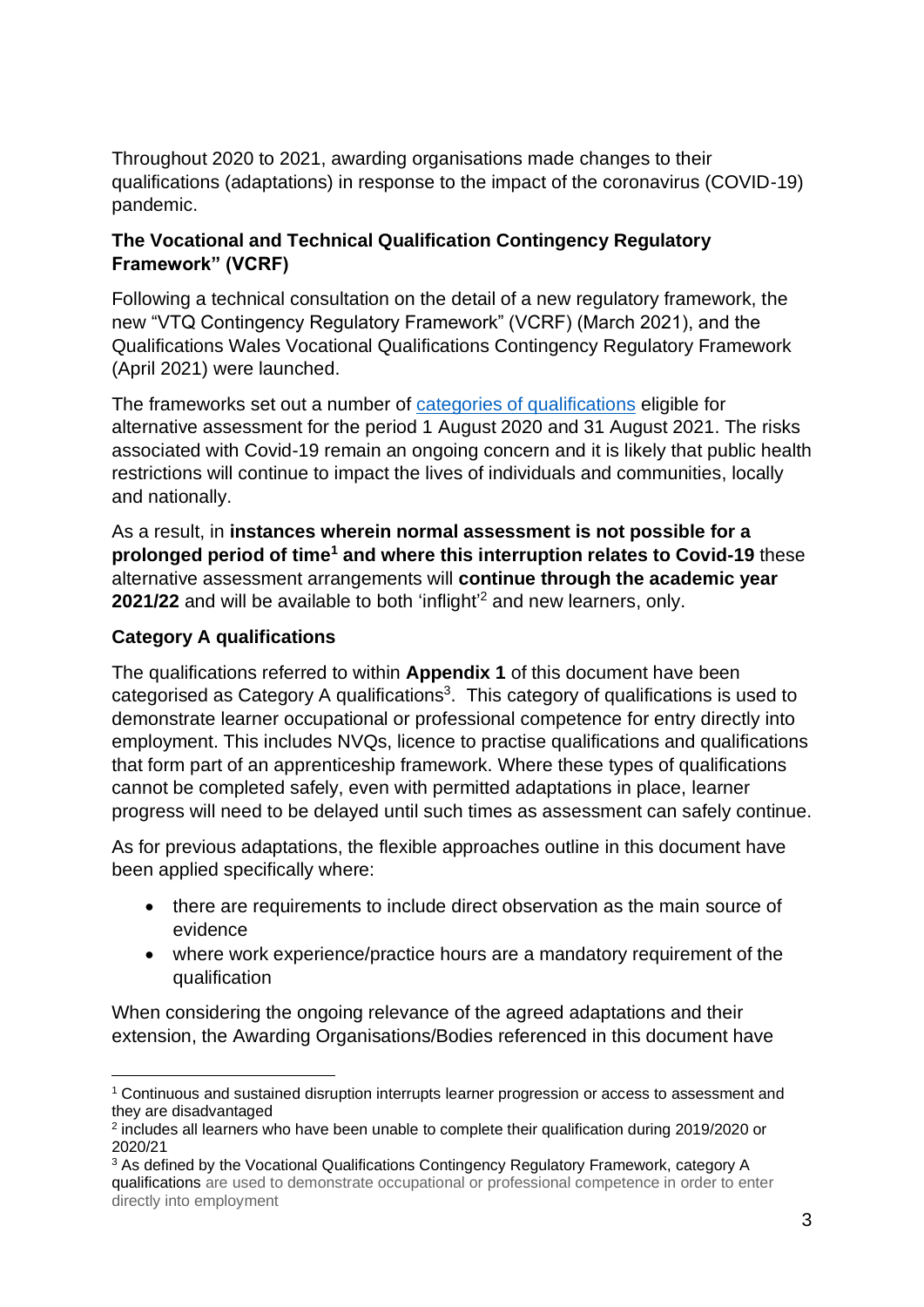worked collaboratively with Social Care Wales and the Northern Ireland Social Care Council and other industry stakeholders, including employer bodies. In doing so issues relating to the manageability, validity and reliability of the relevant qualifications and their assessment have been considered, whilst simultaneously responding to the prospect of ongoing disruption during through the remainder of 2021 and during 2022.

Whilst there is a risk of further disruption, the expectation is that wherever possible teaching, learning and assessment should return to normal, pre-Covid 19 activity. Where direct observation by a qualified assessor is normal practice then this should be prioritised as the primary approach to enable robust and reliable assessment of competency.

These arrangements apply to qualifications operated by the following Awarding Organisations/Bodies:

- City & Guilds
- NCFE CACHE
- Pearson
- OCN NI
- BIIAB
- Agored Cymru

# **Observation of practice – competency-based qualifications**

Where it is safe<sup>4</sup> to do so, observation by an occupationally competent and qualified assessor is preferred as the **main source of evidence for all learners**.

Where this is not possible due to protracted disruption caused by Covid-19 restrictions, the Awarding Organisations/Bodies will accept testimonies provided by a suitably experienced employer/manager/leader recruited by the centre to undertake the role of an Expert Witness (EW).

Centres must ensure that EWs fulfil the specific requirements detailed in the Skills for Care and Development<sup>5</sup> Assessment Principles $6$  and/or their recently published 'flexible arrangements' document<sup>7</sup>. This includes the requirement to provide EWs with induction, training and ongoing support that is timely, meaningful, and

<sup>4</sup> Does not contravene national and/or local restrictions and following a robust and appropriate Covid-19 risk assessment

<sup>5</sup> Skills for Care and Development is Skills for Care and Development (SfCD) is the UK sector skills council (SSC) for social care, children, early years and young people. Its structure for realising the SSC remit is via a partnership of four organisations: Care Council for Wales, Northern Ireland Social Care Council, Scottish Social Services Council and Skills for Care (adult social care only) <sup>6</sup> See [https://skillsforcareanddevelopment.org.uk/wp-content/uploads/2019/03/SfCD-assessment](https://skillsforcareanddevelopment.org.uk/wp-content/uploads/2019/03/SfCD-assessment-principles-_updated-Feb2019-1.pdf)[principles-\\_updated-Feb2019-1.pdf](https://skillsforcareanddevelopment.org.uk/wp-content/uploads/2019/03/SfCD-assessment-principles-_updated-Feb2019-1.pdf)

<sup>7</sup> See [https://skillsforcareanddevelopment.org.uk/wp-content/uploads/2020/08/Adaptions-to-](https://skillsforcareanddevelopment.org.uk/wp-content/uploads/2020/08/Adaptions-to-Assessment-Principles-Covid-19.pdf)[Assessment-Principles-Covid-19.pdf](https://skillsforcareanddevelopment.org.uk/wp-content/uploads/2020/08/Adaptions-to-Assessment-Principles-Covid-19.pdf)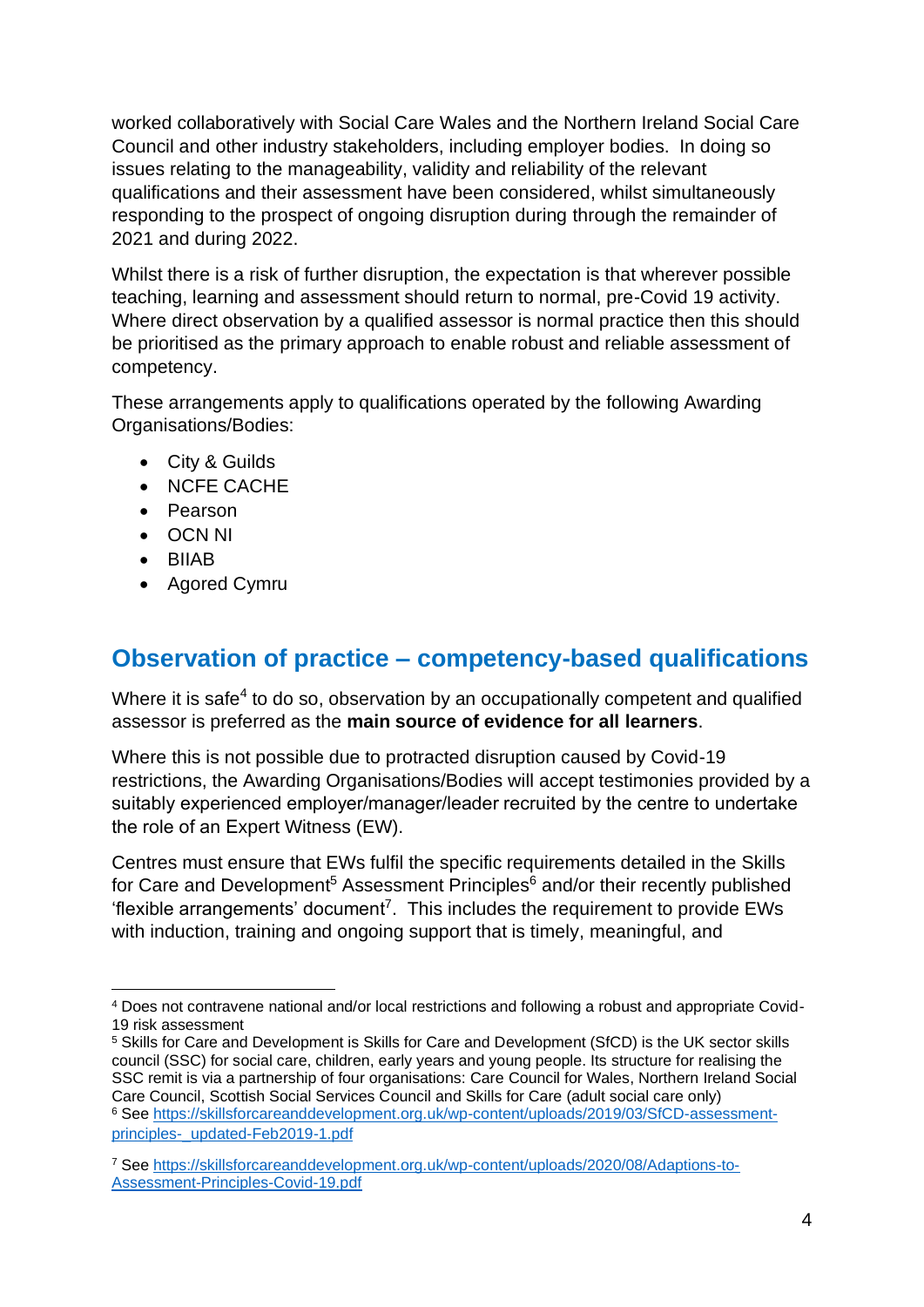appropriate. Please note that Expert Witness Testimony (EWT) can be captured digitally which is often a more accessible approach for all concerned.

Additionally, centres must adapt their Internal Quality Assurance strategies to ensure that Assessor judgements based on Expert Witness Testimony (EWT) are prioritised for standardisation and sampling activities.

The appropriate use, recording, standardisation, and sampling of EWT and the process of EW recruitment, induction, training, and support will be subject to External Quality Assurance by the Awarding Organisations/Bodies.

#### **Certification will not be possible for any competency-based qualification unless substantial assessor observations and/or EWT are present in a learner's portfolio and that these are based on experience within a real work setting**.

Please note that the Skills for Care and Development Assessment Principles and the associated 'Flexible Arrangements' are endorsed by Social Care Wales (please refer to Appendix 2) and by the Northern Ireland Social Care Council (please refer to Appendix 3).

#### **Recording of Expert Witness Testimony**

Centres should enable Expert Witnesses to provide and present their testimony in an efficient way ensuring that this does not compromise validity and reliability. This could include:

- the use of voice and audio recordings, or
- through remote discussions where the main assessor could scribe the EW contributions. **Please note that both paper and online forms are permitted**.

Throughout the process centres must ensure that the confidentiality, dignity and privacy of individuals, children, young people, or families using services remains paramount and must not be compromised. This is particularly important when video and/or audio streaming or recording is being used.

#### **Use of technology to support assessment**

In order to protect their confidentiality, dignity, and privacy the use of video and/or audio streaming or recordings is **not permitted for direct observation** where an individual, child or young person, or their families may be present or wherein personal information about their care is being discussed.

Additionally, please refer to the additional guidance provided by Social Care Wales and the Northern Ireland Social Care Council regarding the use of technology to record supervision or appraisal meetings.

Video and/or audio streaming and recording **can** be used to gather evidence in the following situations only:

• assessment planning, feedback, and review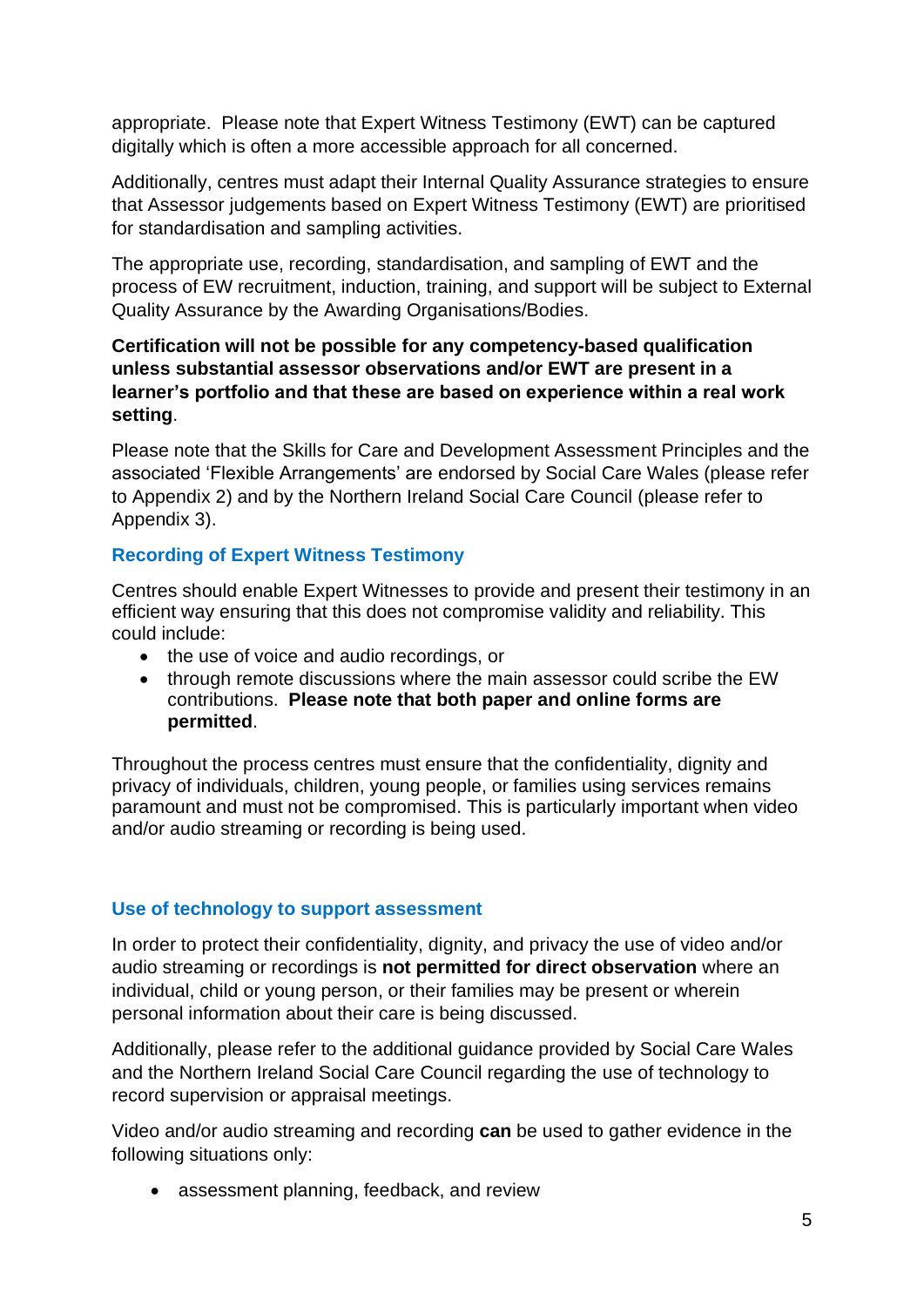- team meetings only aspects of the Agenda that are general in nature e.g., not linked to the specific care of an individual, child or young person, or their families
- Planning and/or review of the learner's training and development
- Planning of supervision/appraisal
- Professional discussion
- Planning and recording EWT
- Learner reflection

#### **Triangulation of evidence**

The requirement to capture evidence of competence, and applied knowledge and understanding, continues to be best practice and is essential to robust assessment. Triangulation of evidence during this period **must** include the following, please refer to page 8 wherein more detailed guidance is provided for each assessment method:

- Assessor observation and/or EWT
- $\bullet$  Learner reflection<sup>8</sup>
- Professional discussion $9$

#### **Simulation**

Simulation is a useful way to learn new skills and to develop and gain confidence in a safe and supported environment, for example, when learning how to use a hoist. In some circumstances, it can be used to judge competency, for example the assessment of first aid skills, including different forms of CPR.

Within competency qualifications, simulation is **ONLY** permitted where explicitly detailed within a specific unit. Simulation must **NOT** be used in any other circumstances.

<sup>&</sup>lt;sup>8</sup> Reflection on experiences in real working environments – reflections based on simulation, case studies or scenarios will not be accepted <sup>9</sup> ibid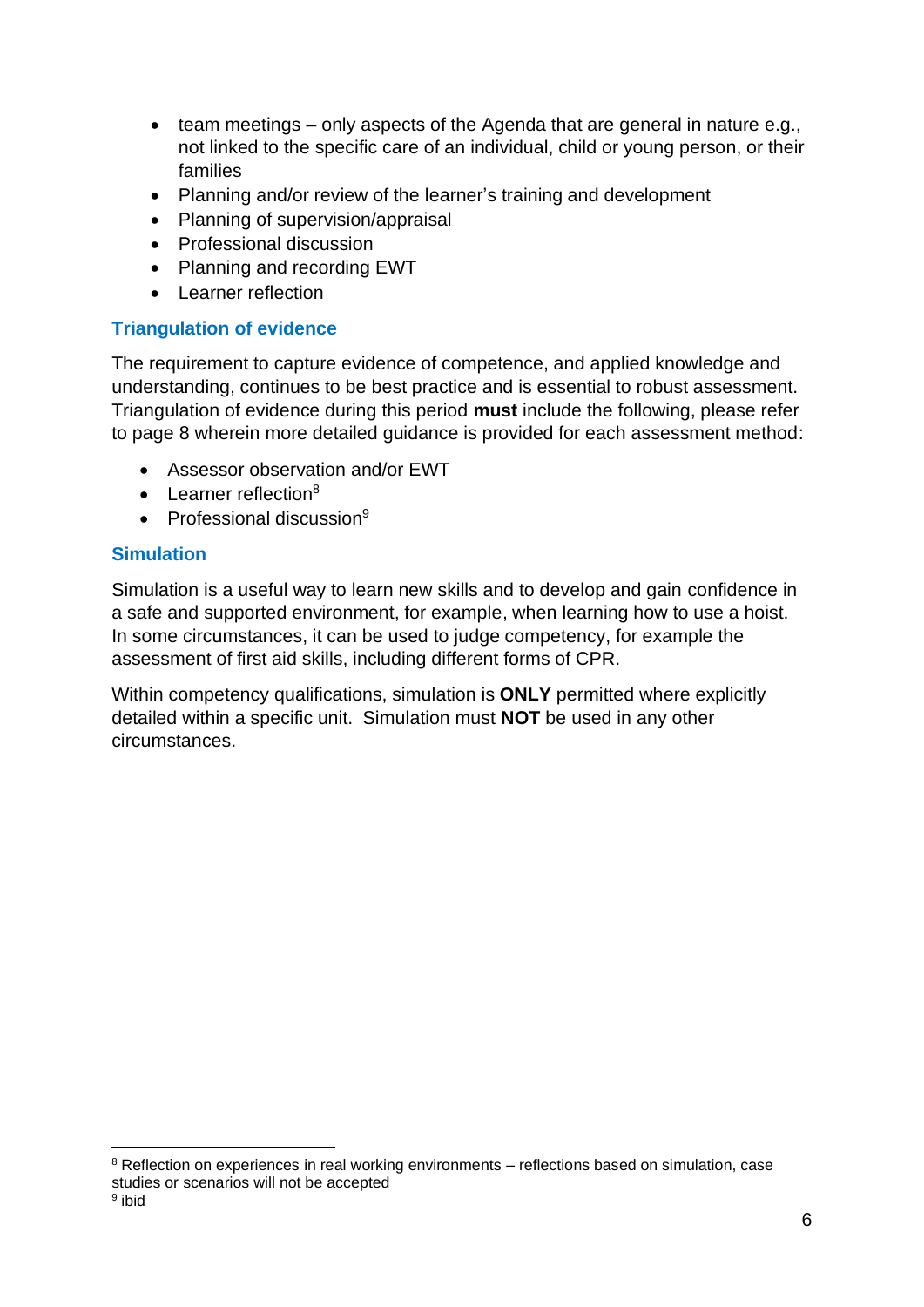### **Mandatory work experience/practice hours**

Where a work experience/practice requirement is a mandatory requirement within a qualification, wherever possible Awarding Organisations/Bodies expect **all learners** to achieve this requirement in full. Where this is not possible due to the impact of Covid-19 restrictions, learners will only be able to progress to certification in the following circumstances:

- The learner has completed at least 70% of the required work experience/practice hours and all attempts to access further hours have been exhausted – **please see table below for relevant calculations**
- Steps have been taken to support the learner to achieve the required work experience/practice hours,<sup>10</sup> including part-time employment, bank and relief options, volunteering, work during holiday periods
- Actions taken to secure the full requirement of work experience/practice hours have been recorded and are available for internal and external quality assurance

| Level                                   | <b>Qualification Title</b>                                                                     | Mandatory<br><b>Placement Hours</b>         | 70% Flexibility -<br>hours required |  |
|-----------------------------------------|------------------------------------------------------------------------------------------------|---------------------------------------------|-------------------------------------|--|
| <b>Child Development and Well-being</b> |                                                                                                |                                             |                                     |  |
| Level 2                                 | Diploma for Children's Care, Learning and Development<br>(Wales and Northern Ireland)          | 280hrs                                      | 196hrs                              |  |
| Level 3                                 | Diploma for Children's Care, Learning and Development<br>(Wales and Northern Ireland)          | 700hrs                                      | 490hrs                              |  |
| Level 3                                 | Extended Diploma for Children's Care, Learning and<br>Development (Wales and Northern Ireland) | 700hrs                                      | 490hrs                              |  |
| Level 2                                 | Diploma for Children's Care, Learning and Development<br>(Northern Ireland)                    | 350-400hrs                                  | $245 - 280$ hrs                     |  |
| Level 3                                 | Diploma for Children's Care, Learning and Development<br>(Northern Ireland)                    | 600-700hrs                                  | $420 - 490$ hrs                     |  |
| Level 3                                 | BTEC Nationals in Children's Care, Learning and<br>Development                                 | Variations up to<br>800 hours <sup>11</sup> | Variations up to<br>560 hours       |  |
| Level 4                                 | BTEC Higher National Certificate in Early Childhood<br><b>Education and Care</b>               | 375 hours                                   | 263 hours                           |  |
| Level 5                                 | BTEC Higher National Diploma in Early Childhood<br><b>Education and Care</b>                   | 525 hours                                   | 368 hours                           |  |
| <b>Health and Social Care</b>           |                                                                                                |                                             |                                     |  |
| Level 3                                 | Extended Diploma in Health and Social Care (Adults)<br>(Northern Ireland)                      | 100hrs                                      | 70hrs                               |  |
| Level 3                                 | OCNNI Diploma and Health and Social Care <sup>12</sup>                                         | 600hrs                                      | 420hrs                              |  |

<sup>&</sup>lt;sup>10</sup> In relation to childcare qualifications the search for placements has included the full spectrum of regulated and inspected early years provision including full day care, sessional care and childminding settings

<sup>&</sup>lt;sup>11</sup> Please refer to the relevant qualification specification to confirm the required mandatory hours for each specific qualification and seek specific guidance from the Awarding Organisation/Body

<sup>12</sup> This new OCNNI qualification is **NOT** available in Wales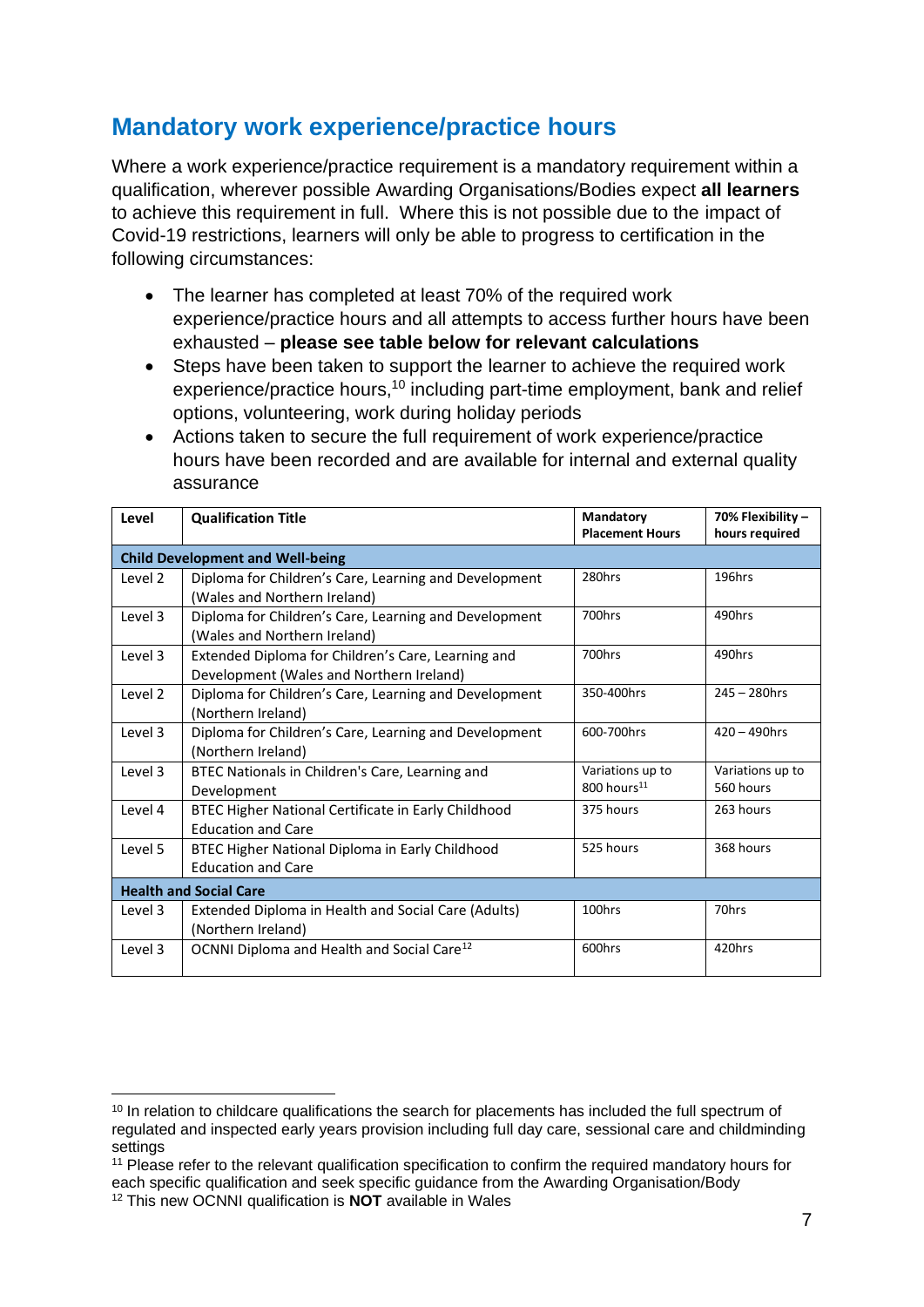In extremely exceptional circumstances<sup>13</sup>, certification may still be possible for learners who have completed less than 70% of the required work experience/practice hours. Awarding Organisations/Bodies will continue to work collaboratively with all relevant stakeholders to monitor learners' ongoing access to work experience/practice. Any further adaptations relating to work experience/practice hours will only be considered by the Awarding Organisations/Bodies where robust triangulation of evidence is present within a learner's portfolio, as follows:

- Significant Expert Witness Testimony (EWT) from the employer which details the learner's competence has been consistently displayed **over time**, across all units within the qualification and is sufficient to meet the specified assessment criteria. Please note that a single EWT will not be accepted as enough evidence.
- Substantial and holistic learner reflection across all units within the qualification clearly evidencing the integration of knowledge into practice. Reflections must be linked solely to the learner's work experience/placement; reflection based on simulation, case studies or scenario-based reflection **will not be accepted**
- Significant professional discussions between the learner, assessor, and Expert Witness. These will occur **over time** and provide opportunity for the:
	- o Learner to expand on submitted reflections for the purposes of VARCS<sup>14</sup>
	- o The EWT to enrich and validate the learner's reflections
	- o The Assessor to gather evidence relating to outstanding areas of competency, particularly in relation to the integration of knowledge into practice and/or aspects of practice occur infrequently

In light of the levels of uncertainty currently being experienced with regard to access to work experience/practice and to help ensure the best opportunity for a successful outcome, centres should use this model of triangulation for **all** learners who are completing competency-based qualifications.

# **Supporting access to Early Years placements**

**Northern Ireland**: The NI employer Forum is keen to support employers to access high quality placement experiences. Please contact:

- Jenny Adair: [jenny.Adair@hscni.net](mailto:jenny.Adair@hscni.net)
- Diane Koplewsky: [dianekoplewsky@outlook.com](mailto:dianekoplewsky@outlook.com)

<sup>&</sup>lt;sup>13</sup> Extremely exceptional circumstances relates to instances of protracted and persistent placement disruption for a duration longer than 4mths i.e. an academic term

<sup>14</sup> VARCS- Validity, authenticity, reliability, currency, and sufficiency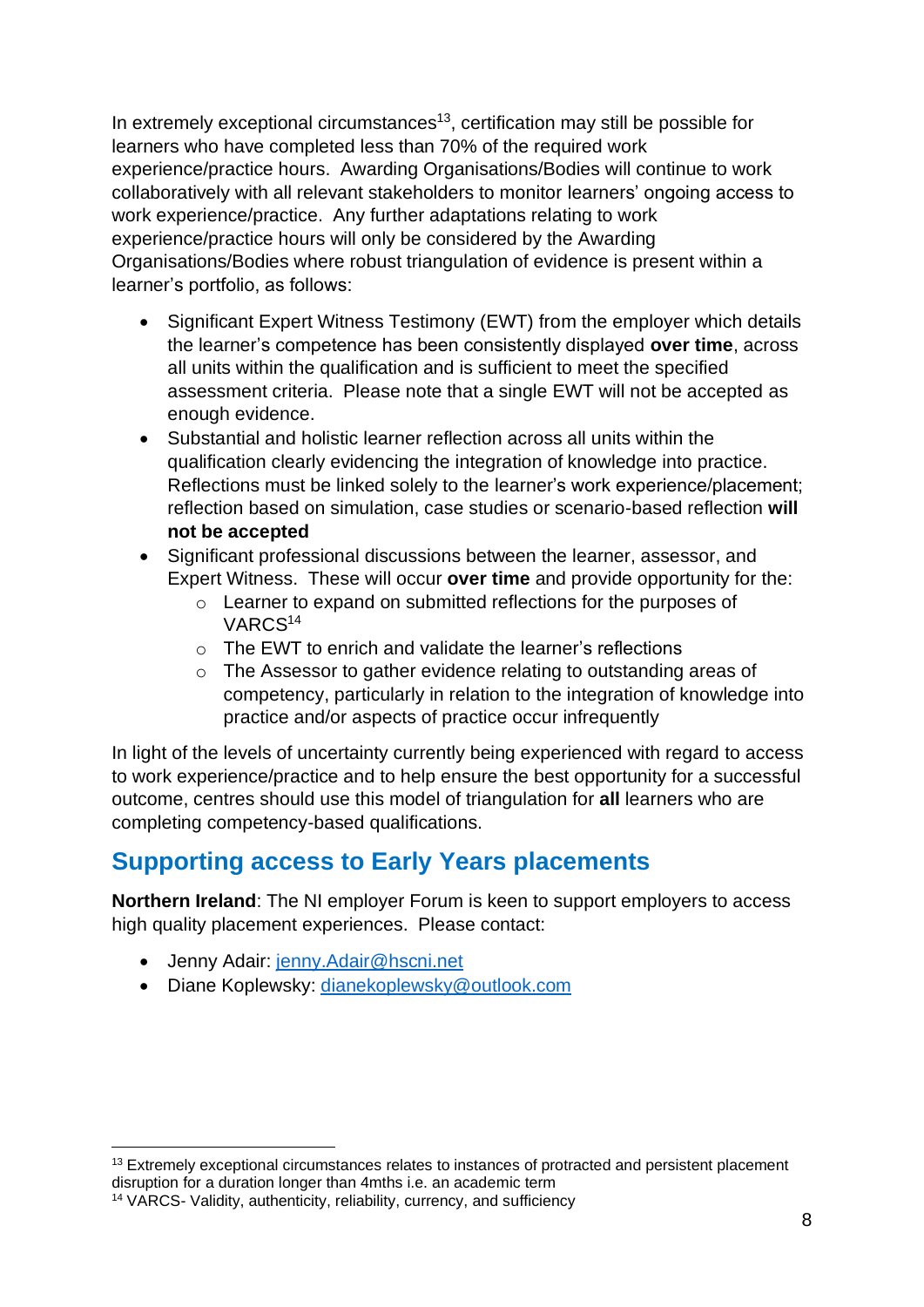# **2020/21 'progressing' Level 2 CCLD learners**

Learners who are progressing from the Level 2 CCLD<sup>15</sup> to Level 3 (2020/21 and/or 2021/22) are permitted to carry forward up to 25% of the total work experience/practice hours that were undertaken during the completion of their Level 2 qualification. This allowance will only be available if the learner can:

• Evidence recent (within the previous 2 years), authenticated and relevant work experience which reflects some of the competency requirements of the Level 3 qualification to which they are progressing.

All learners seeking to access this adaptation must undergo initial assessment against the requirements of the qualification, and an individual learning plan produced. Internal Quality Assurance strategies must be adapted to ensure adequate sampling of this process and its outcomes with the associated documentation for both aspects made available for External Quality Assurance.

### **External quality assurance activity**

The external quality assurance activity undertaken by Awarding Organisations/Bodies will confirm that assessment and internal quality assurance have been conducted in line with the qualification specification and/or the adaptation outlined above. Where the adaptation has been applied, the EQA will check the following:

- The validity and reliability of the process used
- That EWT has been used appropriately and only where permitted
- All possible routes to secure work experience/practice have been exhausted before the 70% adaptation has been applied or additional reduction pursued
- IQA has been planned and implemented as appropriate to the adaptations applied
- Appropriate use of technology for video/audio streaming and/or recording.

# **External Assessment**

The guidance on external assessment will be issued by individual Awarding Organisations/Bodies, where applicable.

### **Monitoring of any ongoing impact resulting from Covid-19 restrictions**

The Awarding Organisations/Bodies will continue to monitor and review any ongoing Covid-19 restrictions and their potential to disrupt learner access to work experience/practice and qualification assessment.

<sup>15</sup> Learners completing L2 CCLD (NI) and learners completing L2 CCLD (Wales and Northern Ireland)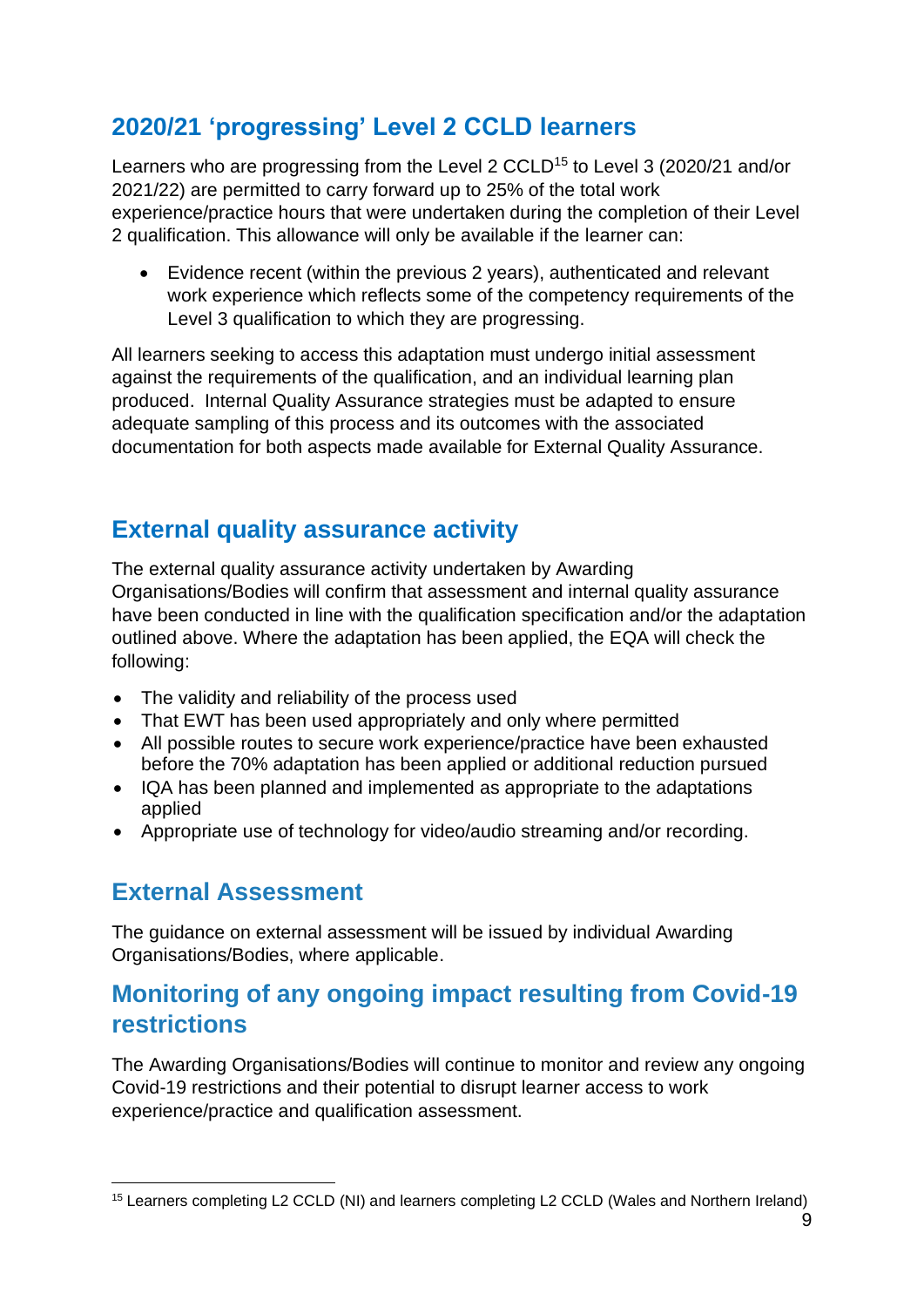### **Qualifications where no adaptation is required**

For some category A qualifications, it will be the case that no flexibilities or adaptations are required as assessments can continue to be delivered and assessed in the usual way according to the acceptable approaches within the assessment strategy/plan.

### **Level 1 qualifications**

The suite of Level 1 qualifications support progression to further or higher study or into employment and therefore under the **Vocational Qualifications Contingency Regulatory Framework** (Ofqual, March 21; Qualifications Wales, April 21) had been classified as Category B1 qualifications. Please note that a TAG process is currently no longer available for these qualifications.

From 01 September 2021, the delivery and assessment of these qualifications should continue in accordance with the approaches identified in the assessment strategy/plan.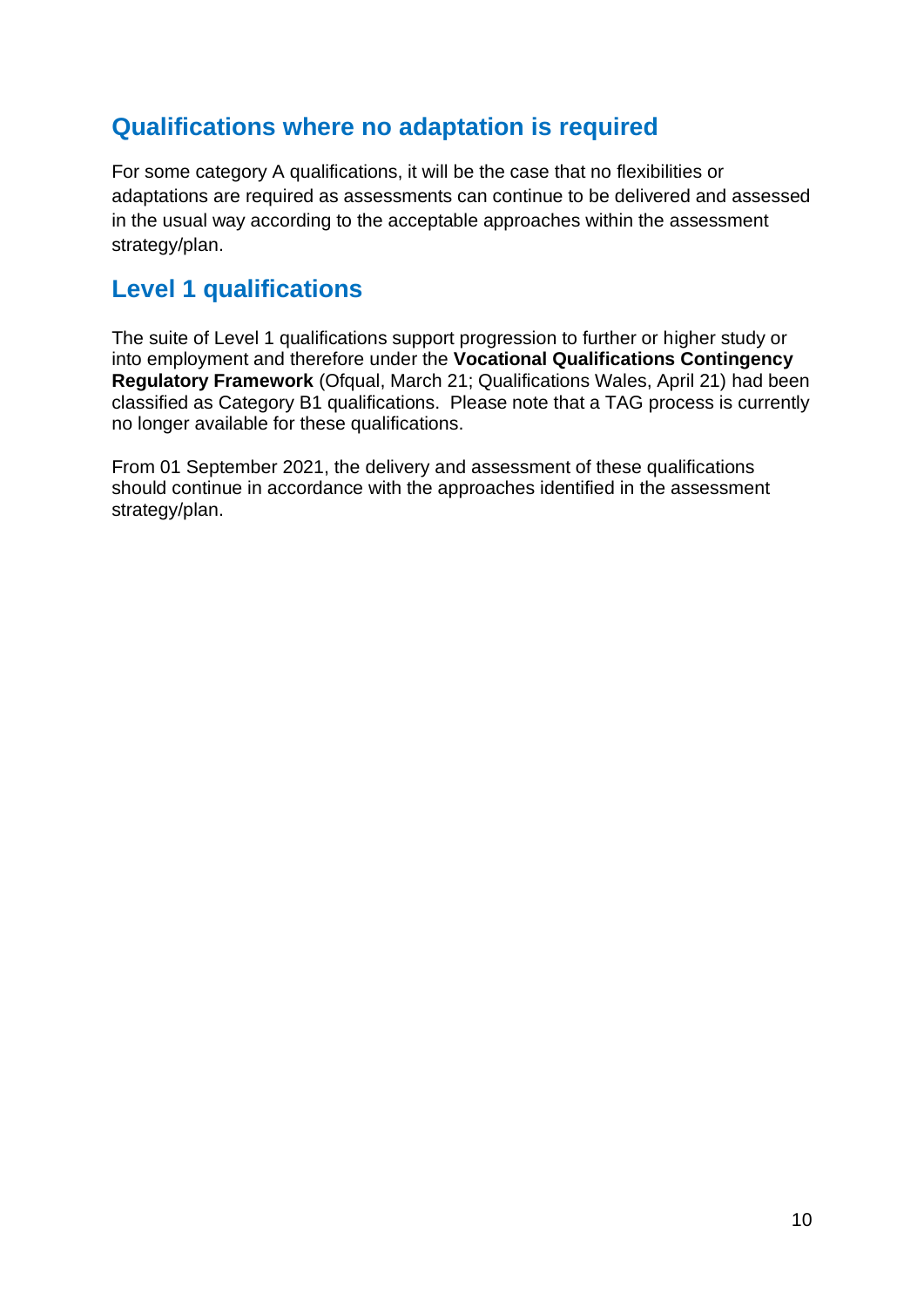### **Appendix 1**

### **Pearson qualifications where adaptations apply**

| <b>Level</b>                            | <b>Qualification Title</b>                                                                                              | QAN        |  |  |
|-----------------------------------------|-------------------------------------------------------------------------------------------------------------------------|------------|--|--|
| <b>Child Development and Well-being</b> |                                                                                                                         |            |  |  |
| Level 2                                 | Diploma in Children's Care Learning and Development (Wales and Northern Ireland)                                        | 501/1814/6 |  |  |
| Level 3                                 | Award in Children's Care, Learning and Development                                                                      | 500/1814/0 |  |  |
| Level 3                                 | Certificate in Children's Care, Learning and Development                                                                | 500/1813/9 |  |  |
| Level 3                                 | Diploma in Children's Care, Learning and Development                                                                    | 500/1812/7 |  |  |
| Level 5                                 | Diploma in Leadership for Children's Care, Learning and Development: Advance Practice (Wales & Northern<br>Ireland)     | 501/2250/2 |  |  |
| Level 5                                 | Diploma in Leadership for Children's Care, Learning and Development: Management (Wales & Northern<br>Ireland)           | 501/2251/4 |  |  |
| Level 4                                 | BTEC Higher National Certificate in Early Childhood Education and Care                                                  | 603/3899/4 |  |  |
| Level 5                                 | BTEC Higher National Diploma in Early Childhood Education and Care                                                      | 603/3900/7 |  |  |
|                                         |                                                                                                                         |            |  |  |
|                                         | <b>Health and Social Care</b>                                                                                           |            |  |  |
| Level 3                                 | Diploma in Health and Social Care (Adults) Wales and Northern Ireland                                                   | 501/1835/3 |  |  |
| Level 3                                 | Diploma in Health and Social Care (Children and Young People) Wales and Northern Ireland                                | 501/1427/X |  |  |
| Level 5                                 | Diploma in Leadership for Health and Social Care Services (Children and Young People's Advanced Practice)<br>Wales & NI | 600/0521/X |  |  |
| Level 5                                 | Diploma in Leadership for Health and Social Care Services (Adults' Advanced Practice) Wales & NI                        | 600/0279/7 |  |  |
| Level 5<br>Leadership                   | Diploma in Leadership for Health and Social Care Services (Children and Young People's Residential<br>Management) Wales | 600/0060/0 |  |  |
| Level 5<br>Leadership                   | Diploma in Leadership for Health and Social Care Services (Children and Young People's Management)<br>Wales.            | 600/0050/8 |  |  |
| Level 5<br>Leadership                   | Diploma in Leadership for Health and Social Care Services (Adults' Residential Management) Wales &<br>Northern Ireland  | 600/0292/X |  |  |
| Level 5<br>Leadership                   | Diploma in Leadership for Health and Social Care Services (Adults' Management) Wales & Northern Ireland                 | 600/0051/X |  |  |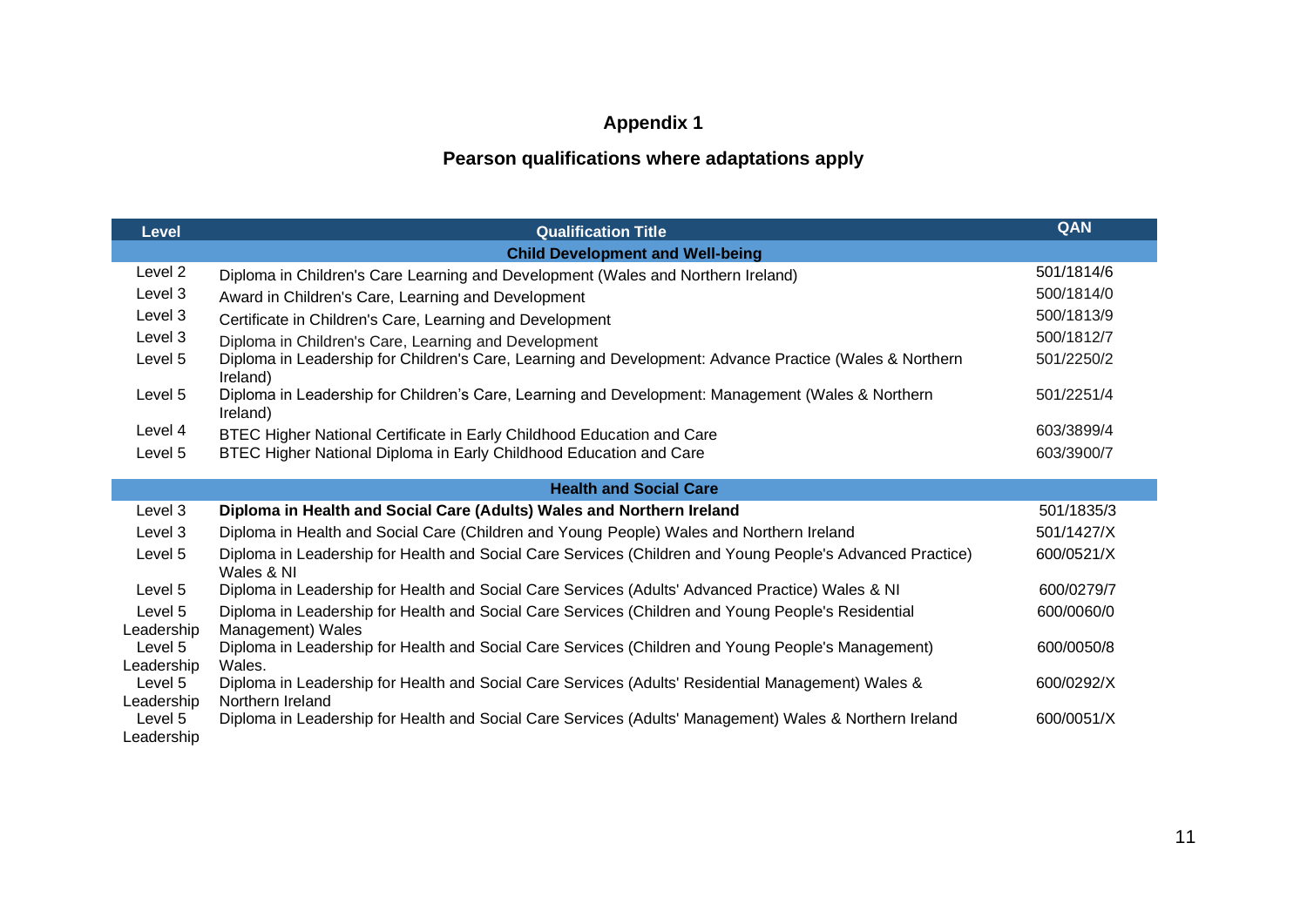#### **Appendix 2 Social Care Wales statement**



Skills for Care and Development Assessment principles: Flexible arrangements to support existing principles and approaches to unit/qualification assessment during the COVID-19 pandemic. Published August 2020

We have been asked to provide some additional information about the recently published Skills for Care and Development Assessment Principles.

The regulator for qualifications in Wales is Qualifications Wales. Any generic assessment principles developed as a 4-nation approach should therefore be considered within specific arrangements agreed by the Qualification Regulator for qualifications offered in Wales.

Information for adaptations to the new restricted suite of health and social care and childcare qualifications in Wales has been published on the Health and Care Learning Wales website https://www.healthandcarelearning.wales/covid-19 coronavirus-advice/, any further changes to these adaptations must be agreed by the Qualifications Regulator.

The adaptations set out within the Skills for Care and Development Assessment Principles can be applied to the 'legacy' qualifications, i.e., those qualifications for health and social care and childcare which were the predecessors to the new suite of restricted qualifications in Wales. We would stress however that observation would be the first option for assessment of practice, only where this is not possible due to restrictions imposed because of Covid-19 should Expert Witness Testimony be used.

Karen Wakelin

#### **Rheolwr Datblygu a Gwella**

**Improvement and Development Manager**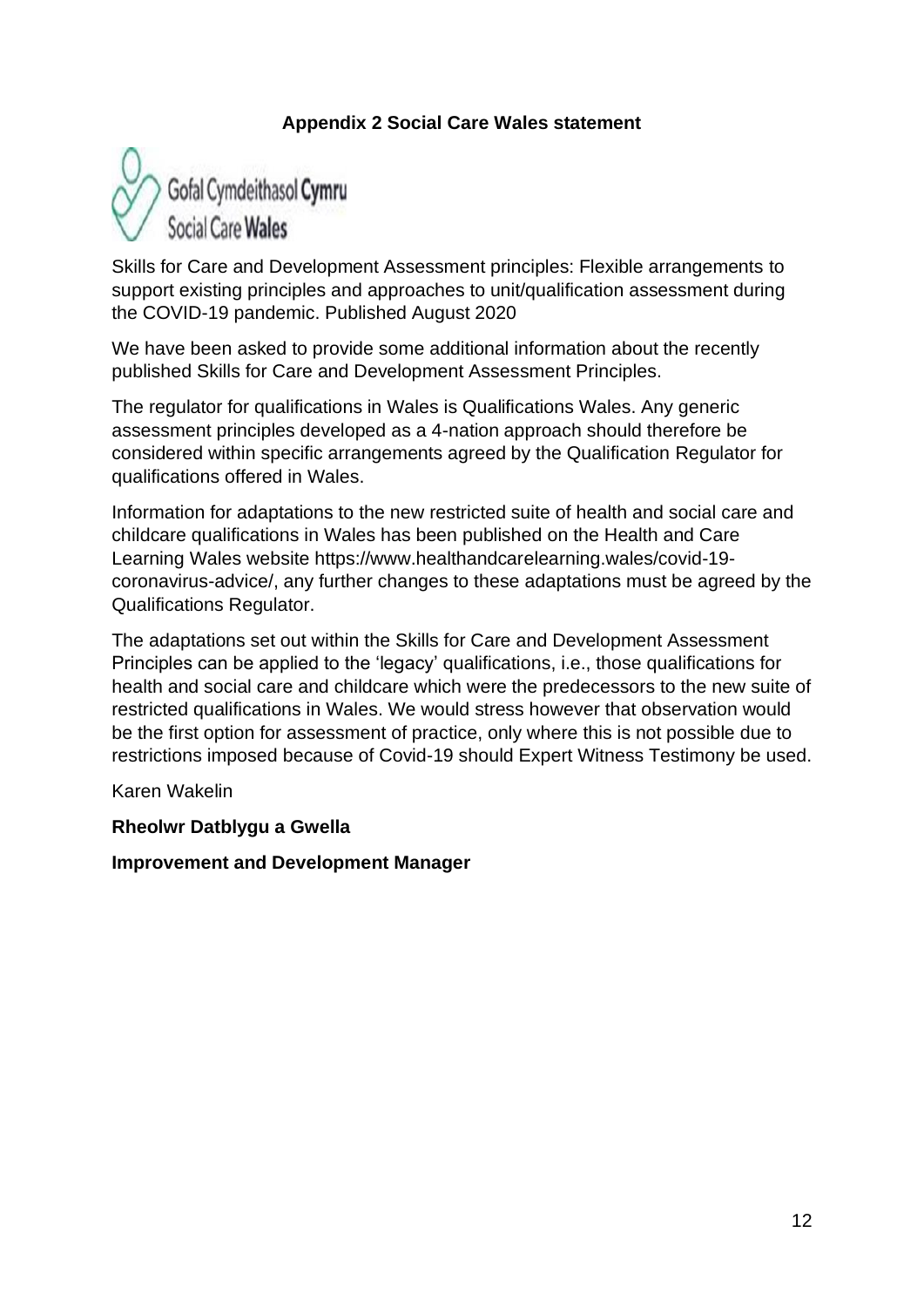#### **Appendix 3**



**Arrangements to support existing principles and approaches to Health & Social Care and Early Years learner placements, observation, and assessments during the COVID-19 pandemic.**

#### **Introduction**

This approach to placements, observations and assessments have been developed in partnership and approved by the Social Care Council's Qualification and Development Panel (QUADP).

This guidance is in addition to the Skills for Care and Development (SfC&D) Assessment Principles (COVID-19) issued August 2020. This guidance should be used in conjunction with the SfC&D Assessment Principles.

[https://skillsforcareanddevelopment.org.uk/wp-content/uploads/2019/03/SfCD](https://skillsforcareanddevelopment.org.uk/wp-content/uploads/2019/03/SfCD-assessment-principles-_updated-Feb2019-1.pdf)[assessment-principles-\\_updated-Feb2019-1.pdf](https://skillsforcareanddevelopment.org.uk/wp-content/uploads/2019/03/SfCD-assessment-principles-_updated-Feb2019-1.pdf)

These adaptations will be reviewed in June 2021 and apply to adult social care, early years, and childcare qualifications in Northern Ireland.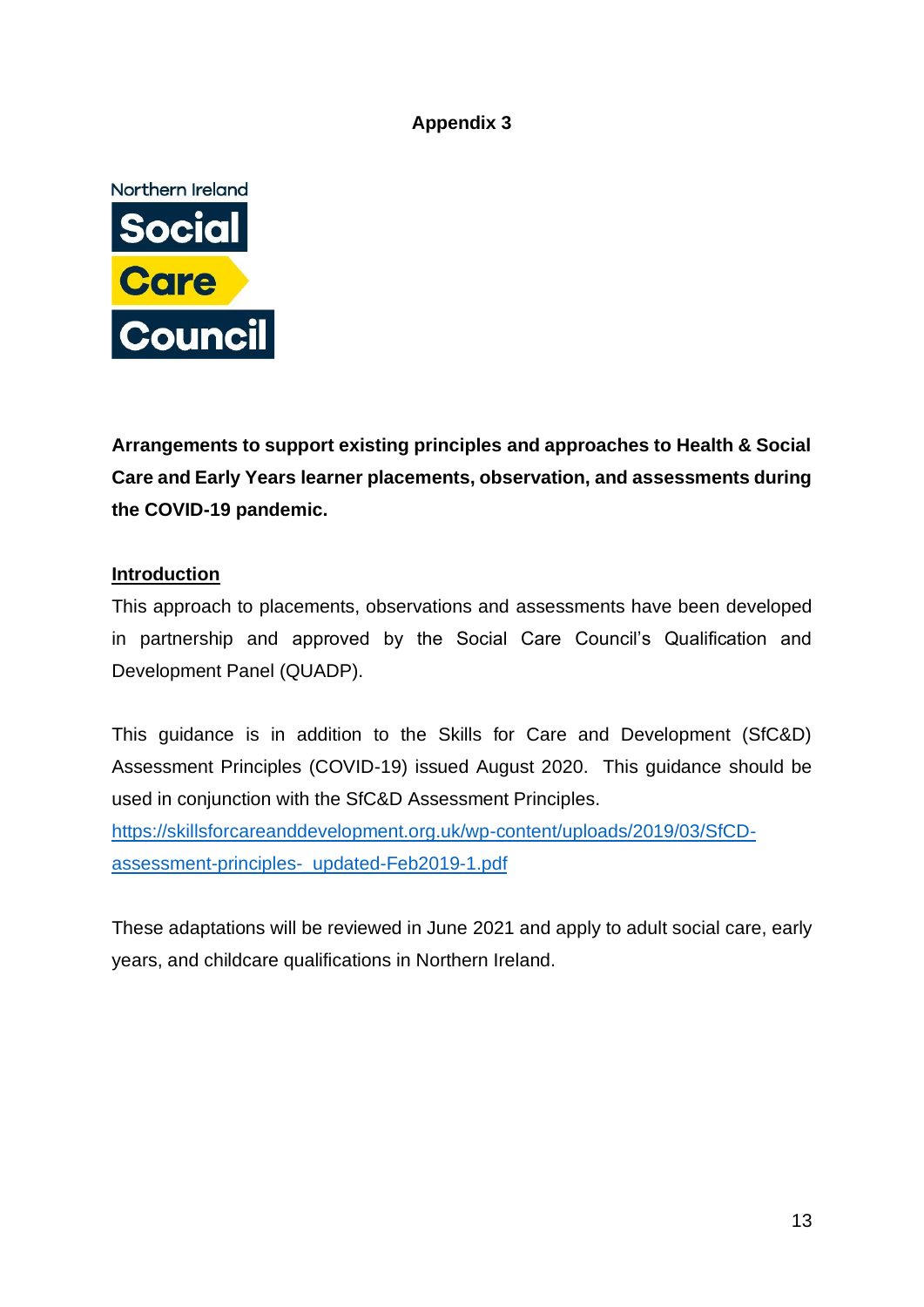#### **Arrangements as Agreed**

#### Direct observations

Competence based assessment requirements must include direct observation of performance of the learner as the main source of evidence, where it is deemed safe and appropriate and following an appropriate placement/organisation COVID-19 risk assessment process. **Learner placements and direct observation of performance remains the preferred method of assessment.** The Social Care Council will work with employers, training providers and awarding organisations to support placements for students/learners where it is safe to do so.

The Social Care Council's Qualification and Development Panel (QUADP) members offered the following advice for securing placements during COVID-19:

- I. Work with local employers to secure placements and be agile in how placements take place, i.e., 3 block work placements by the same learners – the panel felt this would reduce the risk of infection by allowing the learners to be in 'one' place for a number of weeks therefore reducing contact with others outside of the placement, instead of previous 2/3 day a week placement over a longer extended time.
- II. Consider negotiating with employers about employing learners part-time and using this part-time work as evidence – it is noted however that there may be insurance, funding, and benefits issues but it was felt that this could and should be explored as an option. A number of employers on the panel noted they would be keen to consider this option.

Appendix 1 (page 4) of NISCC guidance is a preplacement risk assessment for providers and employers to consider along with their own risk assessments.

The Social Care Council's guidance and the Pre-Placement Risk Assessment has been developed to ensure as much as possible that: